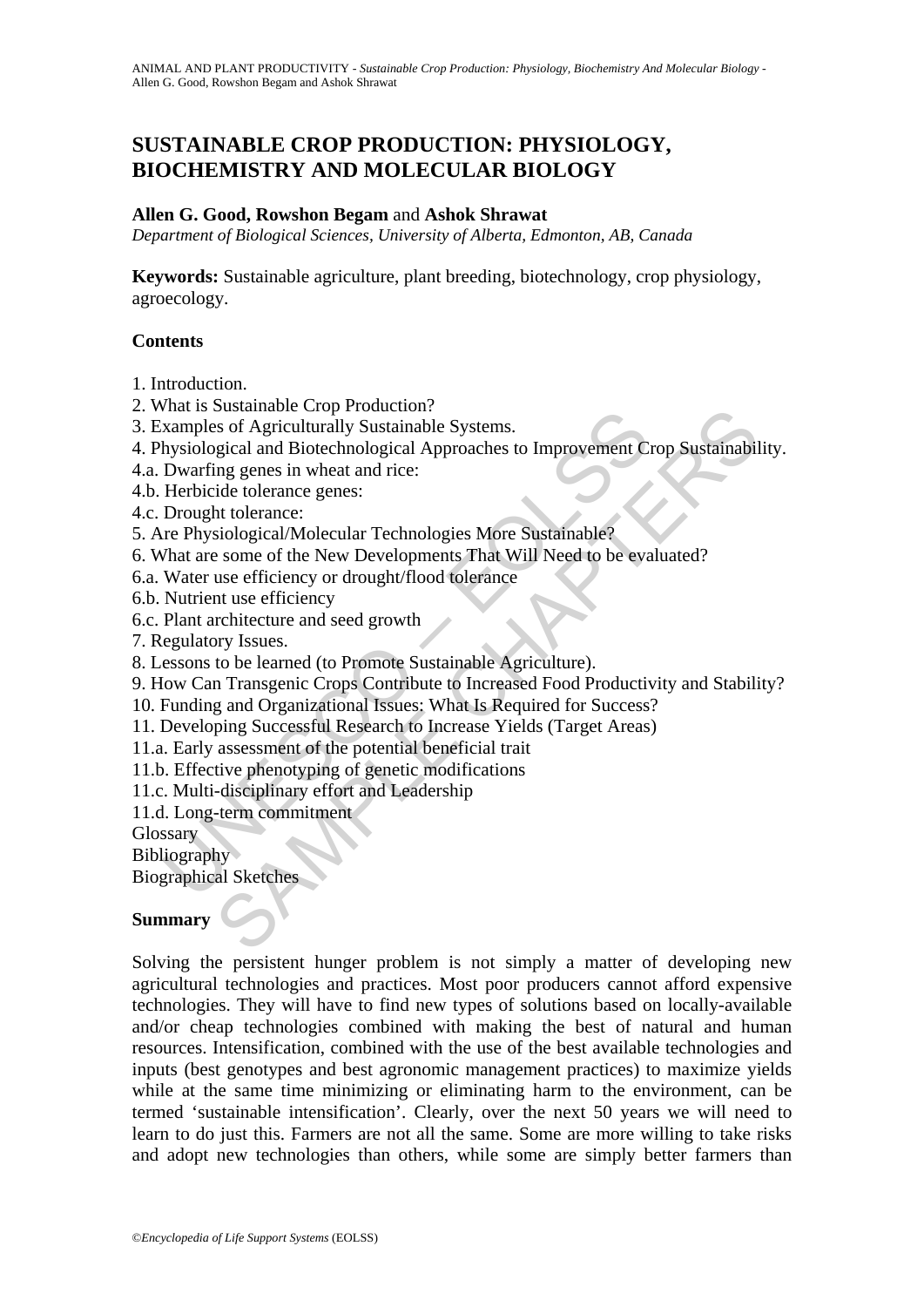others. This has been the case since the birth of agriculture, but debates surrounding 'inequality' have, if anything, become more intense with the increasing popularity of genetically modified (GM) crops. Proponents argue that GM crops represent a major breakthrough in the fight against famine and poverty and their economic and other advantages to farmers explain their popularity. What we now need to do is back up that argument with clear examples where we have transferred these technologies, and allowed for sustainable intensification to be given a chance.

## **1. Introduction**

ite the recognition that one needs to be able to plant a crop in<br>re, there are a many examples of non-sustainable agricultural sy<br>stands of years. Some of the most important examples c<br>cultural practices involved irrigatio recognition that one needs to be able to plant a erop into the foresee<br>recognition that one needs to be able to plant a erop into the foresee<br>or ere are a many examples of non-sustainable agricultural systems going to<br>f ye Since the beginning of agriculture, all societies have had to develop sustainable crop systems. At a minimum, crops needed to provide food for the year and seed for next year and the land had to retain the fertility needed to grow next year's crop. However, despite the recognition that one needs to be able to plant a crop into the foreseeable future, there are a many examples of non-sustainable agricultural systems going back thousands of years. Some of the most important examples of non-sustainable agricultural practices involved irrigation based societies that arose 2,000 to 6,000 years ago in present day Iraq, the valley of the Nile, the Yellow River in China and in Central and South America. Many of the lessons of these cultures are now being recognized for the important historical examples that they provide. Sustainable crop production can be viewed as the need to have agricultural practices that are economically viable, meet human needs for food, while at the same time being environmentally positive and concerned with quality of life. These objectives can be achieved in a number of different ways and it needs to be clear that sustainable agriculture is not linked to any particular technological practice. More specifically, sustainable agriculture is not the exclusive domain of organic farming. Rather, sustainable agriculture adopts productive, competitive and efficient practices, while protecting and improving the environment and the global ecosystem, as well as the socio-economic conditions of local communities in line with human dignity. Sustainable agriculture is often an elaborate system that tries to simulate the conditions found in nature such as multiculture, intercropping, use of farmyard manure and remnants, mulching and application of integrated pest management.

All 191 countries of the United Nations have pledged to meet a number of important development goals by the year 2015. Of these, the first goal, to halve the proportion of people who suffer from hunger and whose income is less than one dollar per day, is most relevant to the plant science community. Since 70% of the extreme poor who suffer from hunger live in rural areas, efforts to enhance agricultural productivity will be a key factor in achieving this goal. This challenge comes at a time when the plant sciences are witnessing dramatic advances in understanding fundamental processes involved in plant development and plant scientists are increasingly able to identify genes that control key processes. In addition, increasing pressure to maintain the food security of a rapidly growing population, particularly in the third world, has resulted in soil degradation, deforestation, water scarcity and contamination, the loss of biodiversity, environmental pollution and increased salinity. At the same time, technological innovations and the development of novel genetic tools have resulted in novel approaches to the concept of sustainable agriculture. However, it has also become obvious that there are significant difficulties in transferring this knowledge to the field.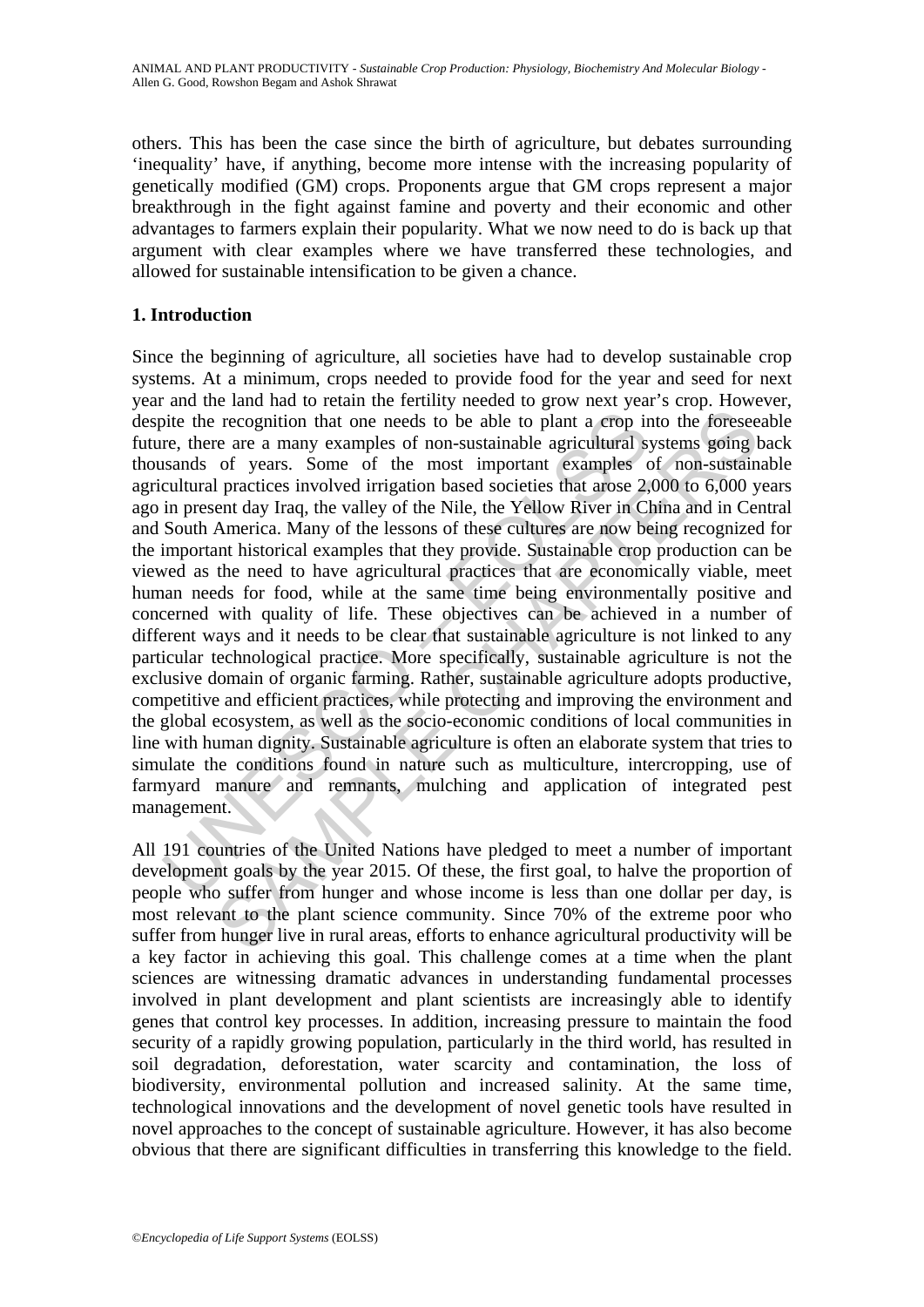Even though breeders are beginning to recognize the benefits of molecular markers and genomics in crop improvement, the majority of breeding efforts, with the exception of key crops including corn, soybean, cotton and canola do not utilize these techniques, due to their cost. This situation points to the urgent need to find better ways to translate the new advances in basic plant science into concrete successes in agriculture.

These issues have inspired us to look back at the history of agricultural technologies to determine which ones are more sustainable with a view to providing a discussion of the future focus of researchers, government agencies and the agricultural community. In this review, we have tried to address the following questions. First, what examples do we have of specific physiological or biochemical traits that have been used to improve crops and more specifically, to improve the environmental sustainability of the agricultural production system? Second, what have been the real effects of these advances on agricultural sustainability? Third, how can researchers best make agricultural crop research relevant to the challenge of environmental sustainability? Fourth, how can governments transfer these technologies from the research lab to the field? Finally, how can producers use these technological advances in a viable and sustainable manner to improve their productivity and profitability?

### **2. What is Sustainable Crop Production?**

ances on agricultural sustainability? Third, how can researcultural crop research relevant to the challenge of environment<br>th, how can governments transfer these technologies from the 1? Finally, how can producers use thes To approach a sustainability? Third, how can researchers best now can approximate the challenge of environmental sustainability. Third, how can researchers best not comparent transfer these technological advances in a viab The World Commission on Environment and Development drew attention to the need for strategies to sustain food security and to conserve natural resources. Agenda 21, the plan of action for implementing sustainable development stated that "Major adjustments are needed in agricultural, environmental and macroeconomic policy, at both national and international levels, in developed as well as developing countries, to create the conditions for sustainable agriculture and rural development". For the purpose of this paper, we intend to limit our discussion of sustainable crop production to agricultural practices that are both economically viable, while at the same time being environmentally positive. In simple terms, if a technology can be shown to either increase the economic benefits flowing to the producer or mitigate any of the negative impacts of a particular agricultural system on the environment, then that technology would be viewed as being more environmentally sustainable. While this also means that there will be situations where one must be able to balance these two effects, clearly the ideal technology would increase the profitability of a crop, while reducing the environmental footprint of the crop and its associated production system.

### **3. Examples of Agriculturally Sustainable Systems**

Third world countries, in particular countries that have a long agricultural history have important lessons to teach us about sustainable agriculture. For some countries, there have been no alternatives to sustainable agriculture to meet the needs of the country for food and fiber. Following U.S. sanctions, Cuba was left with no option other than to adopt sustainable practices and its agriculture is now fully organic. Thailand is another example where sustainable agricultural systems are maintained by combining traditional practices with modern technologies to attain the maximum utilization of resources without undo negative environmental impacts. Up to the late 1980s, traditional agriculture in Thailand caused severe soil exhaustion, deforestation, increased flooding,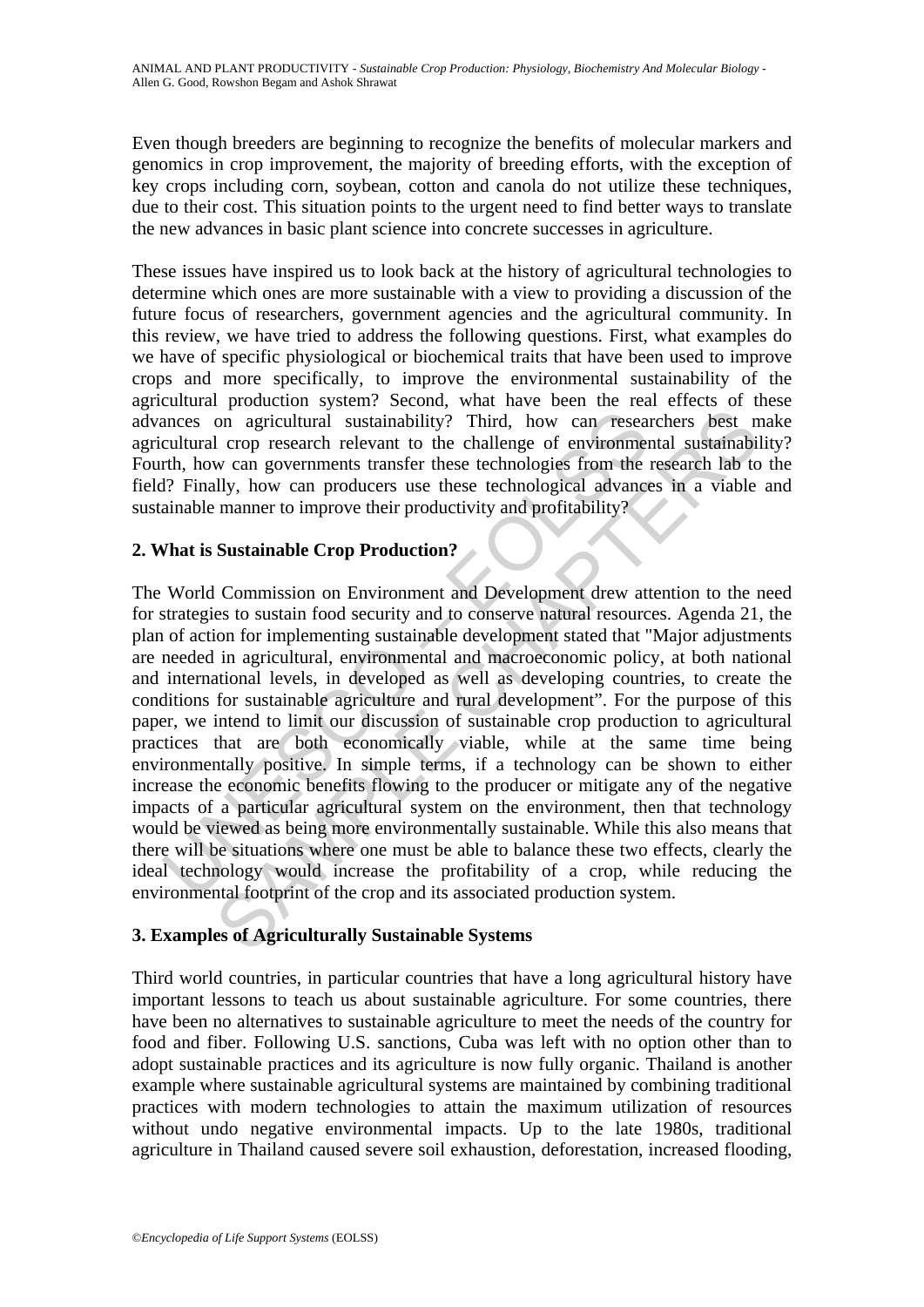the loss of top soil, etc. Thailand adopted alternative agriculture replacing its traditional approaches during early 1990s. Thailand is now practicing eco-friendly agricultural systems under a variety of different name such as integrated farming, organic farming, and natural farming, all of which attempt to recognize both traditional market values and non-market values. China is unique for its long history of permanent arable farming, low per capita natural resources and, at the same time, having largely achieved food self-sufficiency. Some of the experiences of Chinese farming may provide clues or alternatives to other poor countries in their effort for optimizing the utilization of natural resources, improving soil fertility and increasing food production. In general, there are a number of lessons to be learned from these different experiences.

(1) Farmer must be aware of and have access to organic manuring to maintain and improve soil fertility and productivity. Lands with low cropping intensity may have green manuring with legume plants once or twice a year. This is often dictated by economic factors, but long term experiments (eg. the Rothamstead Experimental plots in England) have repeatedly demonstrated the importance of conserving and recycling plant nutrients. Therefore, one lesson is to explore all possible avenues for recycling nutrients and improving soil nutrition.

(2) Crop rotation and cropping intensification have to be balanced to ensure maximum sustainable yields. Crop rotation ensures optimal utilization of soil fertility at variable depths and provides important disease, insect and weed breaks. Again, economics will often dictate the type of rotations that can be undertaken; however it is important to have disease breaks in any cropping area.

In manuring with legume plants once or twice a year. This is<br>comic factors, but long term experiments (eg. the Rothamstead lingland) have repeatedly demonstrated the importance of consert untrients. Therefore, one lesson i uring with legume plants once or twice a year. This is often dictated actors, but long term experiments (eg. the Rothamstead Experimental pl have repeatedly demonstrated the importance of conserving and recycles. Therefore (3) Integrated approaches to control pest and weed need to be widely practiced. Integrated weed and pest management (IPM) involves applying a combination of different agronomic practices together with manual and mechanical control measures to keep weed and insect infestation below the economic threshold level. This concept puts application of any chemicals at the bottom of the list (only when other practices fail) and does not aim to completely eradicate any weed or insect pest. This approach is suitable for countries where farm sizes are small and labor is cheap. It maintains biodiversity and ensures minimum application of chemicals at the same time. In countries where open water bodies such as streams, ponds, rivers and lakes are used for fish culture, IPM is highly valuable in that it makes other "farming" operations more sustainable.

(4) Irrigation has been used extensively to increase crop yield, in addition to the use of chemical fertilizers and pesticides. However, irrigation needs to be balanced with the effect on soil quality (particularly salinity) and water usage, which is becoming an increasing problem.

(5) GMO technologies have become valuable, primarily in providing herbicide tolerant crops and insect resistant crops. Insect resistance genes have proven to not only increase productivity, but also reduce the usage of chemical insecticides.

In organic farming, farmers attempt to convert all forms of organic wastes into organic fertilizers through animal digestion and/or composting. Recycling of organic wastes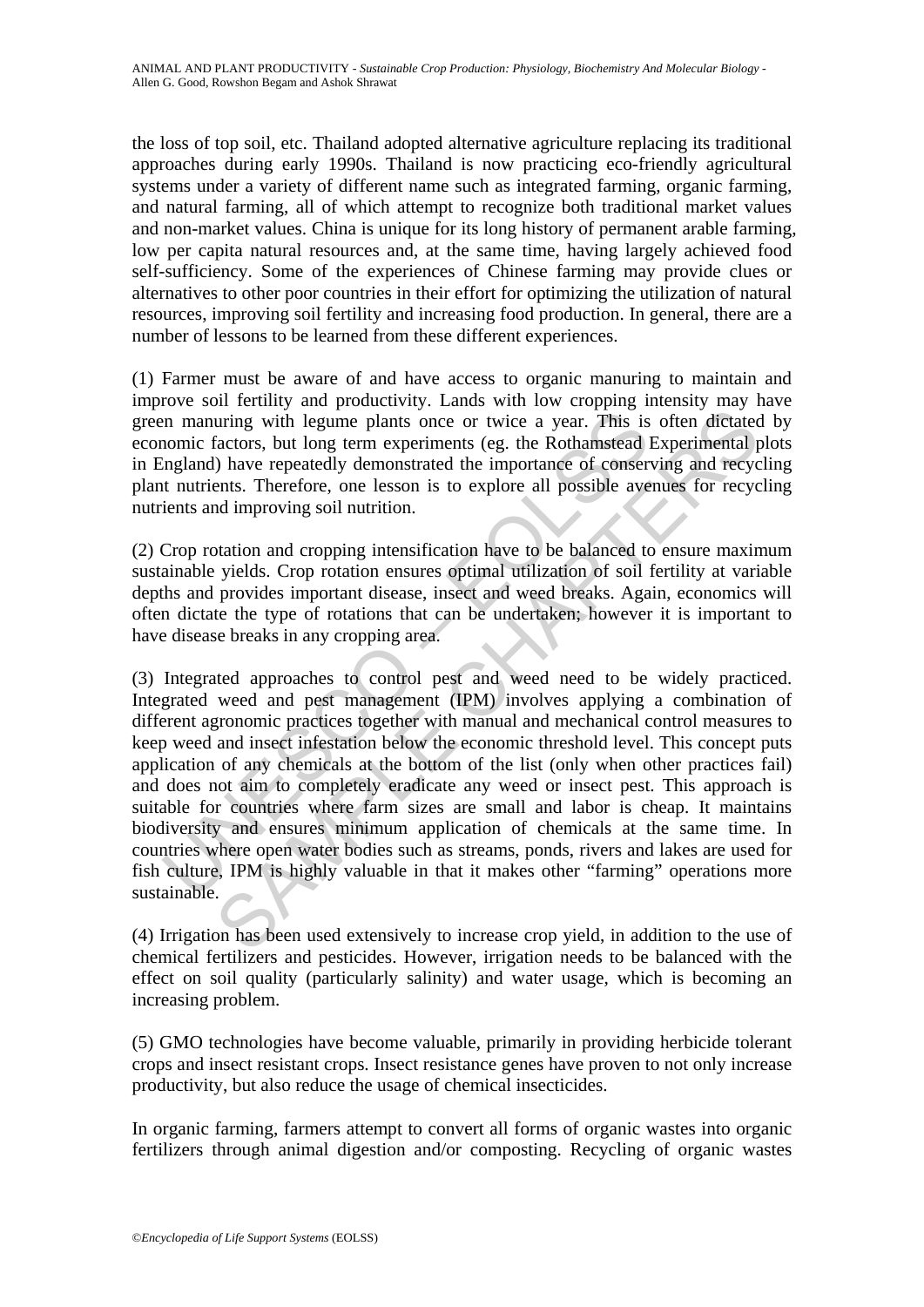through animals and biogas generation utilizes effectively the part of organic carbon that can be converted directly to food and useful energy, which would otherwise quickly be lost in the early phase of decomposition. Crop rotation with legumes helps restore and balance soil nutrient supply. Multiple cropping is effective in boosting crop production from limited arable land. Multiculture crops and intercropping, in contrast to monoculture, which is often practiced in commercial farming, can also provide a cushion against money loss. All of these approaches need to be considered in developing sustainable agricultural systems.

- -
- -
- -

TO ACCESS ALL THE **19 PAGES** OF THIS CHAPTER, Visit: http://www.eolss.net/Eolss-sampleAllChapter.aspx

#### **Bibliography**

Acquaah, G. (2006) Principles of Plant Genetics and Breeding. Blackwell Publishing Ltd, London, UK. [A comprehensive text that reviews the basis of plant genetics and breeding and provides a number of examples of plant breeding successes].

TO ACCESS ALL THE 19 PAGES OF THIS CHANNET VISIT: THE 19 PAGES OF THIS CHANNET VISIT: **http://www.colss.net/Eolss-sample All Chapter** (in the comprehensive text that reviews the basis of plant genetics and breeding and ple CO ACCESS ALL THE 19 PAGES OF THIS CHAPTER,<br>Visit:  $\frac{http://www.eolss.net/Eolss-sampleAllChapter.aspx}{http://www.eolss.net/Eolss-sampleAllChapter.aspx}$ <br>y<br>(2006) Principles of Plant Genetics and Breeding. Blackwell Publishing Ltd, London,<br>nsive text that reviews the basis of plant Alexandratos N. (1999) World food and agriculture: Outlook for the medium and long term. Proc. Natl. Acad. Sci. USA. 96:5908-5914. [This paper was part of a colloquium on "Plants and Population: Is There Time?" and reviews the progress and future challenges in improving the availability of food for direct human consumption].

Brookes, G. and Barfoot, P. (2005) GM crops: The global economic and environmental impact - The first nine years 1996-2004, AgBioForum 8:187–196 [An excellent review of the economic and environmental impacts of genetically modified crops through the  $1<sup>st</sup>$  decade].

Delmer, D. (2005) Agriculture in the developing world: Connecting innovations in plant research to downstream applications. Proc. Natl. Acad. Sci. USA. 44:15739–15746 [An insightful discussion by the Associate Director of the Food Security Division of the Rockefeller Institute, on how to transmit the innovations in plant research to addressing problems in the third world].

McEnroy, D. (2005) Valuing the product development cycle in agricultural biotechnology. What's in a name? Nature Biotechnology 22: 817-823. [A discussion by steps involved in agricultural biotechnology product development cycle to allow public and private organizations to understand and value the product development process].

Rothstein, R. (2007) Returning to Our Roots: Making Plant Biology Research Relevant to Future Challenges in Agriculture. Plant Cell 19: 2695-2699. [A commentary by a University researcher on the challenges in making plant biology research relevant by targeting the advances and discoveries that are most relevant].

Sinclair, T.R., Purcell, L.C. and Sneller, C.H. (2004) Crop transformation and the challenge to increase yield potential, Trends in Plant Science 9: 70-75. [This paper provides a valuable review of the difficulties in translating physiological and molecular research at the basic level into improvements in crop yield].

Singh, D. (1999) The green revolution and the evolution of agricultural education and research in India. Genome 42: 557-561. [This review provides a historical discussion of the development of agricultural research in India before and during the green revolution and discusses the leadership, financial and human resource issues associated with these advances].